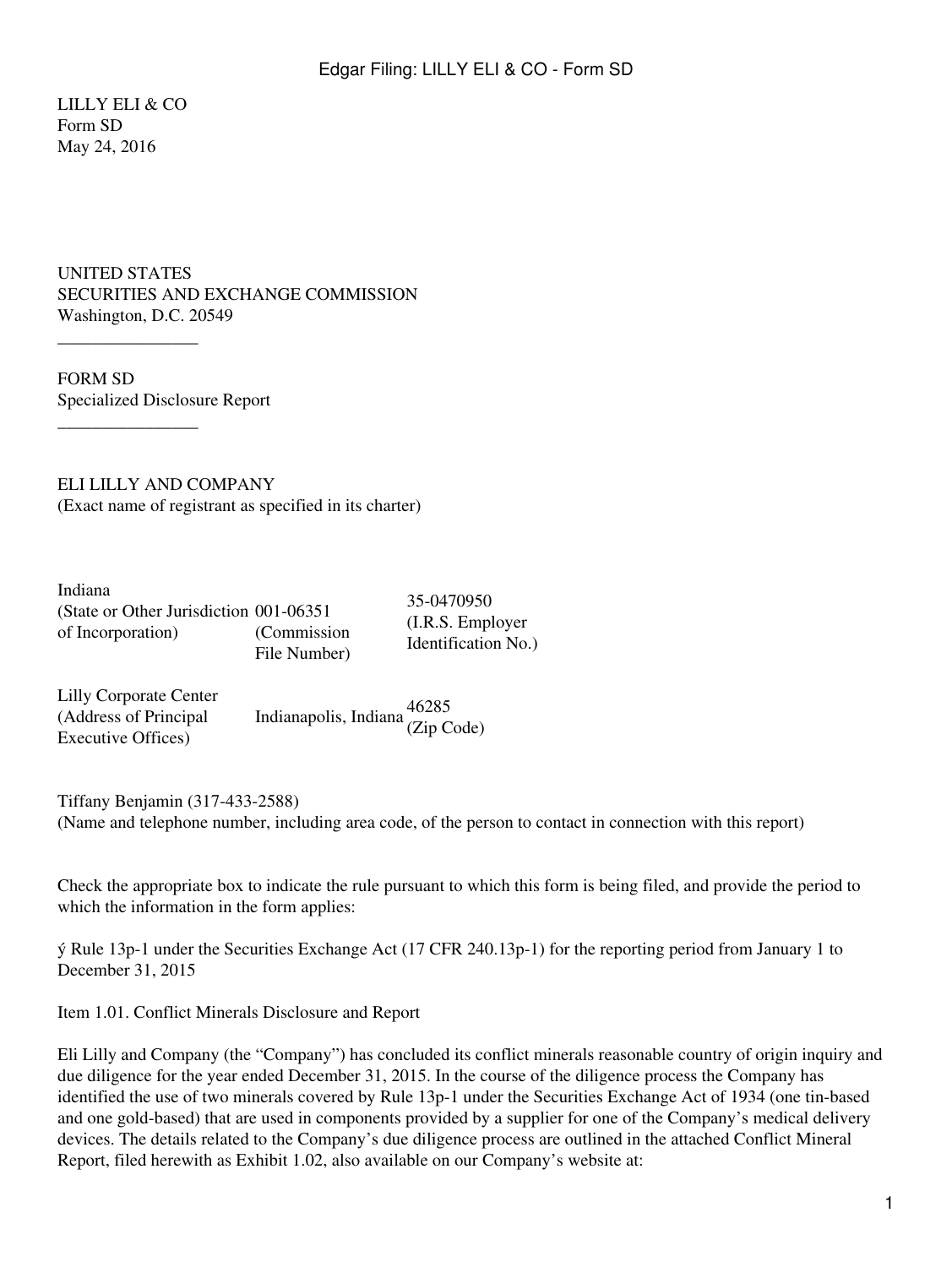## Edgar Filing: LILLY ELI & CO - Form SD

http://www.lilly.com/Responsibility/ethical-business/Pages/public-policy.aspx.

As provided by the Rule, this process did not include products that were not entered into the stream of commerce in the calendar year ended December 31, 2015, or products manufactured or contracted to be manufactured by entities acquired by the Company after April 2014.

The supplier that uses 3TG (specifically gold and tin) (and its respective suppliers) have represented to us that they conducted their own due diligence for the medical device that they manufacture. The supplier was unable to provide complete documentation regarding the country of origin or the smelters from which the gold and tin that is incorporated into the medical device is sourced. As a result of our supplier's inability to provide us with this information, we had insufficient information from this supplier and were unable to conduct any diligence to determine the mine location of origin for the 3TG minerals used in the Lilly device.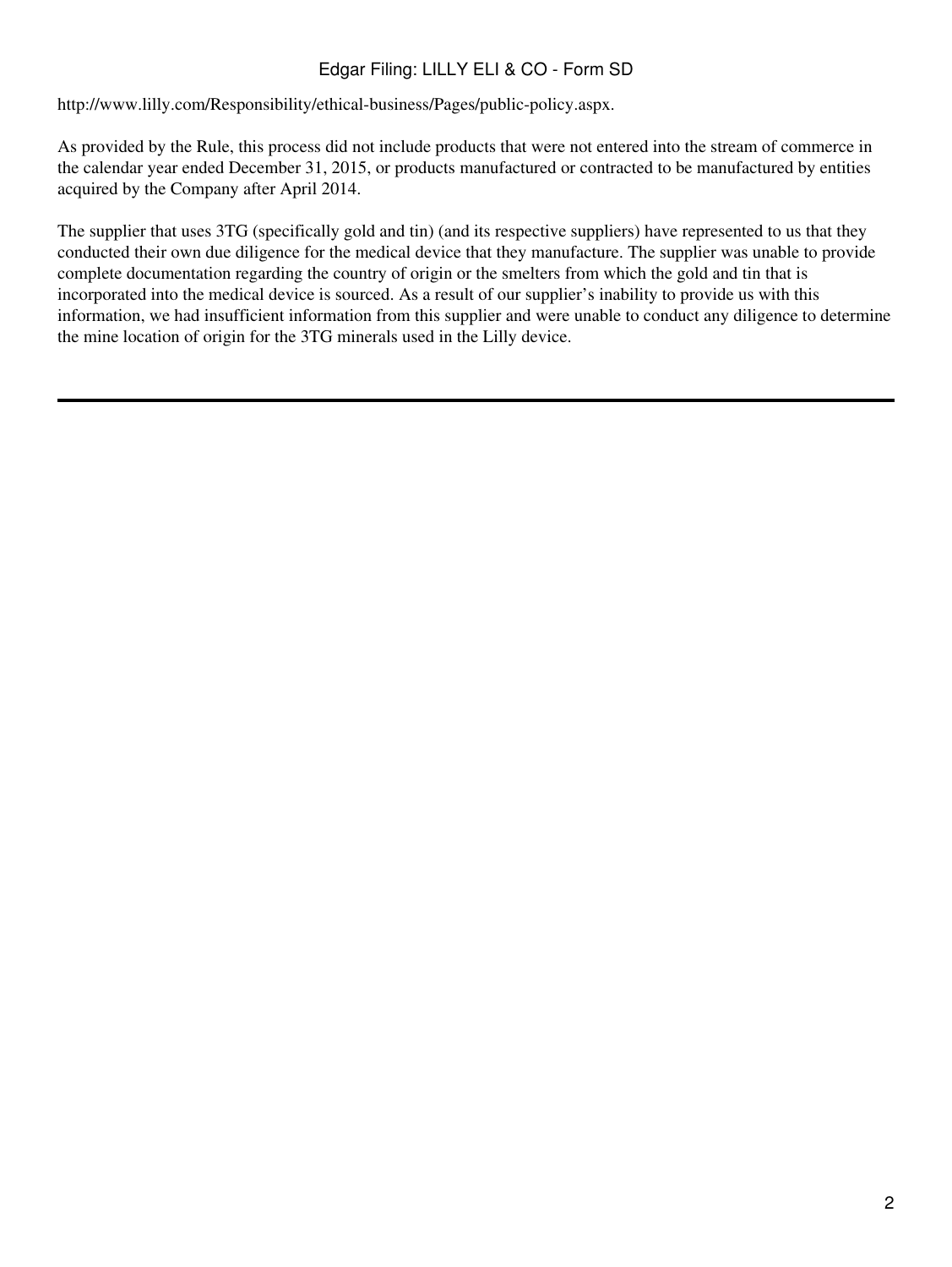At the end of 2014, we notified the supplier of those pens that we would be discontinuing those pens. In 2015, we packaged and sold some of the pens that remained in our inventory, generating a nominal amount of revenue; we continued to hold a small number of the pens in our inventory as of December 31, 2015. Our due diligence in connection with this conflict minerals report did not identify any other products containing 3TG minerals.

## Item 1.02 Exhibit

The Conflict Minerals Report required by Item 1.01 and 1.02 is filed as Exhibit 1.01 to this Form SD.

Item 2.01 Conflict Minerals Report

Exhibit Number Description 1.01 Conflict Mineral Report